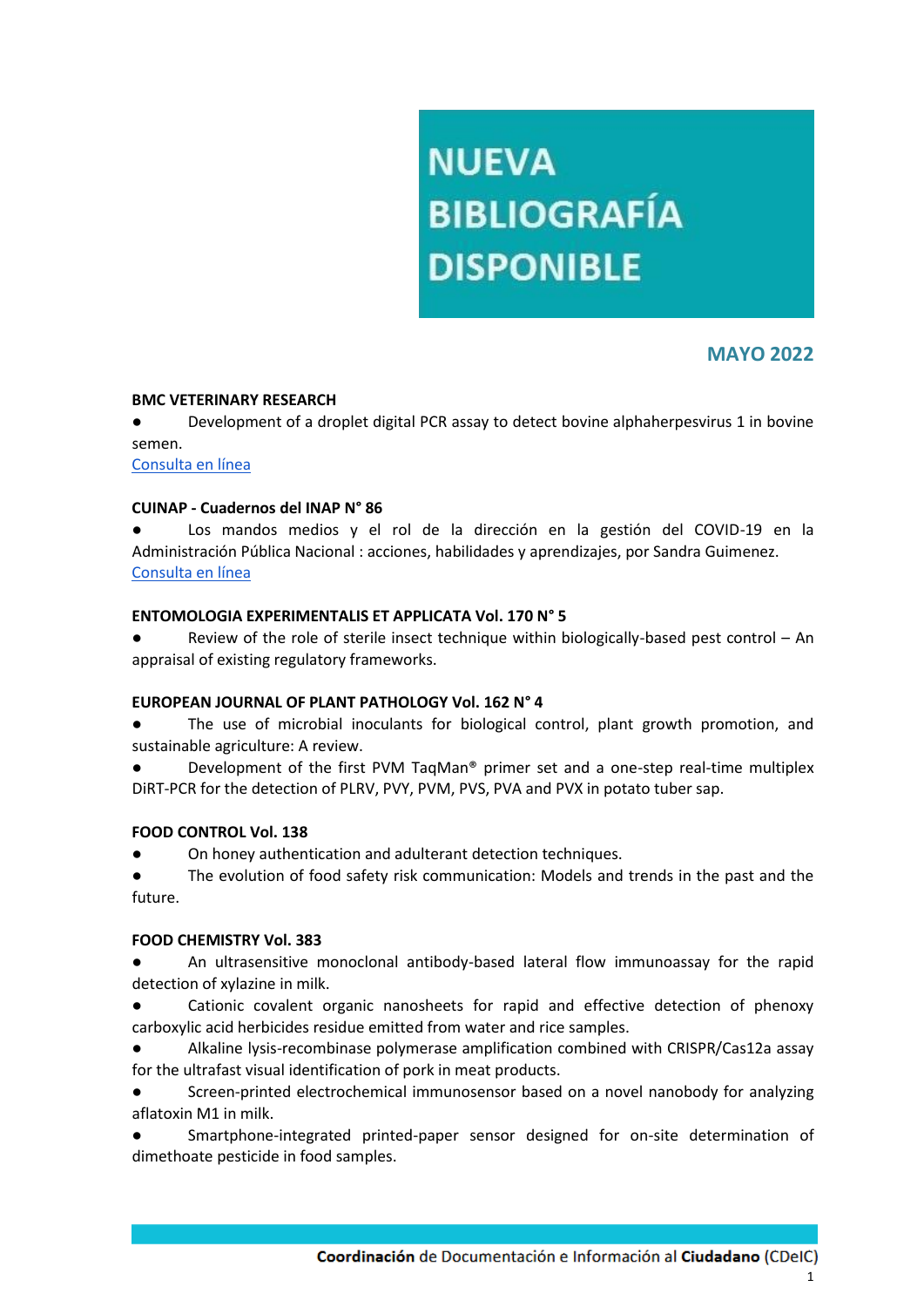#### **FOOD CHEMISTRY Vol. 384**

Occurrence, detection, and dissipation of pesticide residue in plant-derived foodstuff: A state-of-the-art review.

Rapid detection of fumonisin B1 and B2 in ground corn samples using smartphonecontrolled portable near-infrared spectrometry and chemometrics.

● One-step derivatization and temperature-controlled vortex-assisted liquid-liquid microextraction based on the solidification of floating deep eutectic solvents coupled to UV–Vis spectrophotometry for the rapid determination of total iron in water and food samples.

Hydrophilic molecularly imprinted membranes based on GO-loading for simultaneously selective recognition and detection of three amphenicols drugs in pork and milk.

Magnetic mesoporous material derived from MIL-88B modified by l-alanine as modified QuEChERS adsorbent for the determination of 6 pesticide residues in 4 vegetables by UPLC-MS/MS.

● Qualitative and quantitative determination of tilmicosin in poultry eggs by gas chromatography tandem mass spectrometry after derivatization with acetic anhydride.

# **FOODS Vol. 11 Nº 6**

PRIAS: An Intelligent Analysis System for Pesticide Residue Detection Data and Its Application in Food Safety Supervision.

# [Consulta en línea](https://www.ncbi.nlm.nih.gov/pmc/articles/PMC8947552/pdf/foods-11-00780.pdf)

# **FOODS Vol. 11 Nº 7**

Cold Chain Food and COVID-19 Transmission Risk: From the Perspective of Consumption and Trade.

[Consulta en línea](https://mdpi-res.com/d_attachment/foods/foods-11-00908/article_deploy/foods-11-00908-v2.pdf?version=1648038909)

Simultaneous Determination of Pyridate, Quizalofop-ethyl, and Cyhalofop-butyl Residues in Agricultural Products Using Liquid Chromatography-Tandem Mass Spectrometry. [Consulta en línea](https://mdpi-res.com/d_attachment/foods/foods-11-00899/article_deploy/foods-11-00899-v3.pdf?version=1651115762)

#### **INTERNATIONAL JOURNAL OF FOOD MICROBIOLOGY Vol. 372**

Development and evaluation of a novel visual and rapid detection assay for toxigenic *Fusarium graminearum* in maize based on recombinase polymerase amplification and lateral flow analysis.

# **JOURNAL OF AGRICULTURAL AND FOOD CHEMISTRY Vol. 70 N° 14**

Ultrasensitive CRISPR/Cas12a-Driven SERS Biosensor for On-Site Nucleic Acid Detection and Its Application to Milk Authenticity Testing.

#### **JOURNAL OF AGRICULTURAL AND FOOD CHEMISTRY Vol. 70 N° 16**

Improved Thyreostatic Drug Detection in Animal Tissues Using Liquid Chromatography– High-Field Asymmetric Waveform Ion Mobility Spectrometry–Mass Spectrometry.

#### **JOURNAL OF APPLIED ENTOMOLOGY Vol. 146 N° 4**

● Optimization of the sampling method to monitor *Drosophila suzukii* infestation in vineyards.

#### **JOURNAL OF CHROMATOGRAPHY A Vol. 1670**

Simultaneous determination of eight carbapenems in milk by modified QuEChERS and ultra high performance liquid chromatography coupled with high-field quadrupole-orbitrap highresolution mass spectrometry.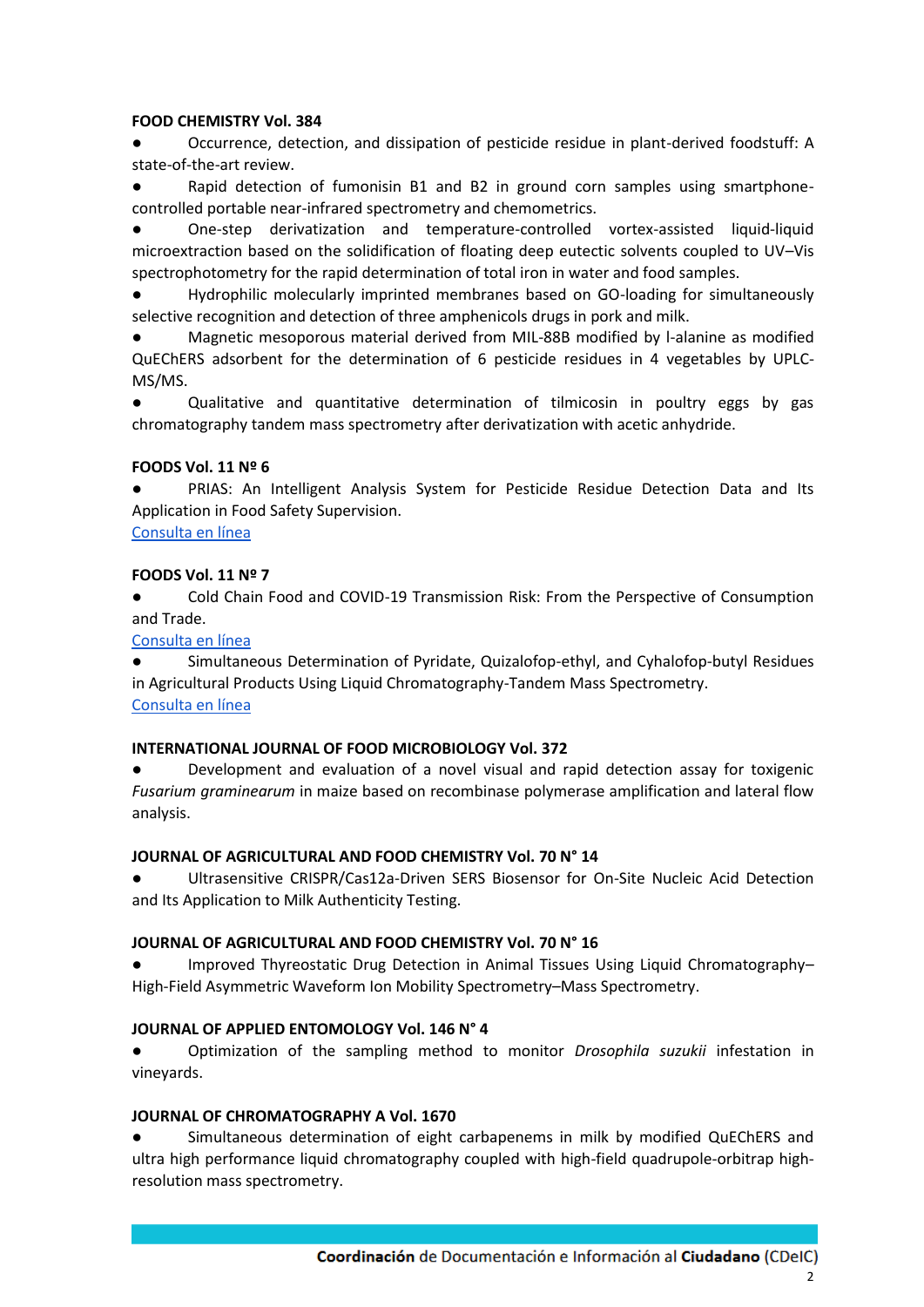#### **JOURNAL OF CHROMATOGRAPHY A Vol. 1672**

Sweeping-micellar electrokinetic chromatography with tandem mass spectrometry as an alternative methodology to determine neonicotinoid and boscalid residues in pollen and honeybee samples.

#### **JOURNAL OF FOOD SCIENCE Vol. 87 N° 4**

ProFlow nano-liquid chromatography with a graphene oxide-functionalized monolithic nano-column for the simultaneous determination of chloramphenicol and chloramphenicol glucuronide in foods.

#### **JOURNAL OF IMMUNOLOGICAL METHODS Vol. 503**

Development and evaluation of a multi-antigen serological assay for the intra-vitam diagnosis of Tuberculosis caused by *Mycobacterium bovis* in pigs.

#### **JOURNAL OF VETERINARY SCIENCE Vol. 23 N° 2**

Quantitative real-time PCR assays for the concurrent diagnosis of infectious laryngotracheitis virus, Newcastle disease virus and avian metapneumovirus in poultry. [Consulta en línea](https://www.vetsci.org/pdf/10.4142/jvs.21153)

#### **LA INDUSTRIA CÁRNICA LATINOAMERICANA Año XLVIII N° 222**

- Sustentabilidad: Relación entre ganadería, biodiversidad y servicios ecosistémicos.
- Análisis a fondo de la textura de la carne bovina: El INTI organizó el primer ensayo de este tipo a nivel mundial y el IPCVA apoyó la iniciativa.
- [Consulta en línea](https://publitec.com/wp-content/uploads/lic222_WEB.pdf)

#### **MICROBIAL PATHOGENESIS Vol. 166**

Shrimp bacterial and parasitic disease listed in the OIE: A review.

#### **PLANT PATHOLOGY Vol. 71 N° 4**

Cassava common mosaic virus infection affects growth and yield components of cassava plants (*Manihot esculenta*) in Argentina.

#### **PREVENTIVE VETERINARY MEDICINE Vol. 204**

● The economic benefits of targeted response strategies against foot-and-mouth disease in Australia.

#### **RESEARCH IN VETERINARY SCIENCE Vol. 147**

● Evaluation of *B. melitensis* whole-cell lysate antigen-based indirect ELISA for the serodiagnosis of caprine brucellosis.

#### **REVISTA ARGENTINA DE MICROBIOLOGÍA Vol. 54 N° 1**

Editorial: El cuidado de los animales en los ensayos donde intervienen microorganismos. [Consulta en línea](https://www.sciencedirect.com/science/article/pii/S0325754122000165)

#### **REVISTA DE LA SOCIEDAD ENTOMOLÓGICA ARGENTINA Vol. 81 N° 1**

● Survey of potential parasitoids (Hymenoptera) of *Drosophila suzukii* (Diptera: Drosophilidae) in Buenos Aires province, Argentina.

Detection of the "poplar moth", Leucoptera sinuella (Lepidoptera: Lyonetiidae), in Argentina.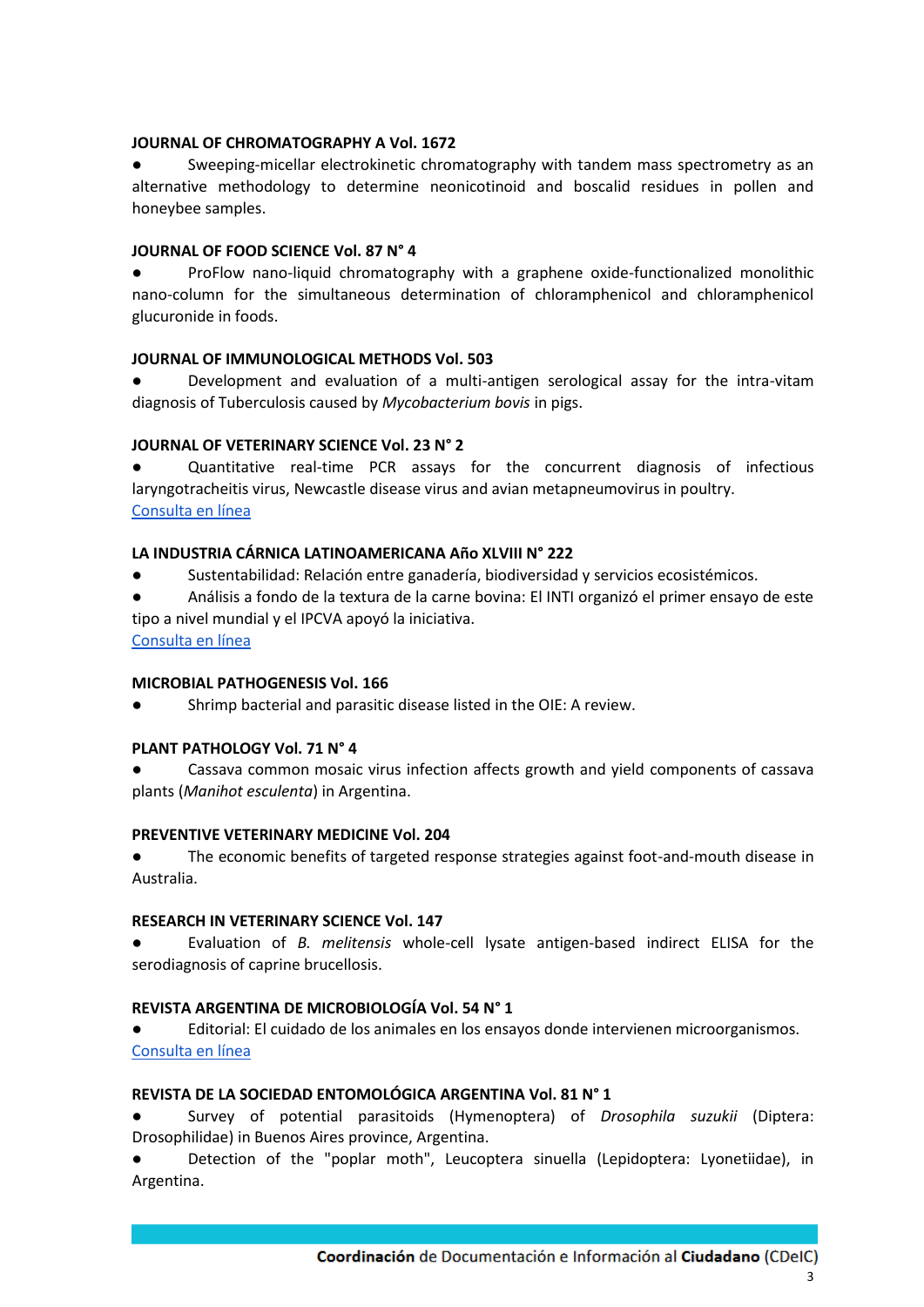Daños ocasionados por el gorgojo Listroderes foveatus (Coleoptera: Curculionidae) en cultivos de girasol del sudeste de Buenos Aires (Argentina). [Consulta en línea](https://www.biotaxa.org/RSEA/issue/view/10054)

#### **REVISTA RIA Vol. 48 N° 1**

Situación de las virosis del cultivo de papa en el Sudeste Bonaerense.

● Estudio exploratorio sobre *Mycoplasma hyopneumoniae* en granjas porcinas del norte de la provincia de La Pampa, Argentina, utilizando PCR como metodología de diagnóstico. [Consulta en línea](http://ria.inta.gob.ar/sites/default/files/numeros/ria-vol48-n1-abril-2022.pdf)

# **VETERINARY AND ANIMAL SCIENCE Vol. 16**

Veterinary pharmacology: A world almost unexplored with huge potential.

# **VETERINARY IMMUNOLOGY AND IMMUNOPATHOLOGY Vol. 248**

Potential for improved detection of bovine tuberculosis by targeting combined blood biomarkers in multi-test algorithms.

# **VETERINARY MICROBIOLOGY Vol. 269**

A phage for the controlling of *Salmonella* in poultry and reducing biofilms.

#### **VET RECORD Vol. 190 N° 3**

New PCR test to aid bovine TB diagnosis.

#### **MONOGRÁFICOS**

González de Molina, Manuel; Petersen, Paulo; Garrido Peña, Francisco; Caporal, Francisco R. (2021**) Introducción a la agroecología política**. Ciudad Autónoma de Buenos Aires: CLACSO. [Consulta en línea](https://www.clacso.org/introduccion-a-la-agroecologia-politica/)

(2018) **XVI Jornadas Fitosanitarias Argentinas**. Universidad Nacional de Tucumán, Facultad de Agronomía y Zootecnia, 10 al 12 octubre 2018.

(2002) International Standard. **ISO 8655-1:2002** Piston-operated volumetric apparatus - Part 1: Terminology, general requirements and user recommendations. Geneva: International Organization for Standarization.

(1999) British Standard. **BS EN ISO 3696:1995**. Water for analytical laboratory use. Specification and test methods. London: British Standard Institution.